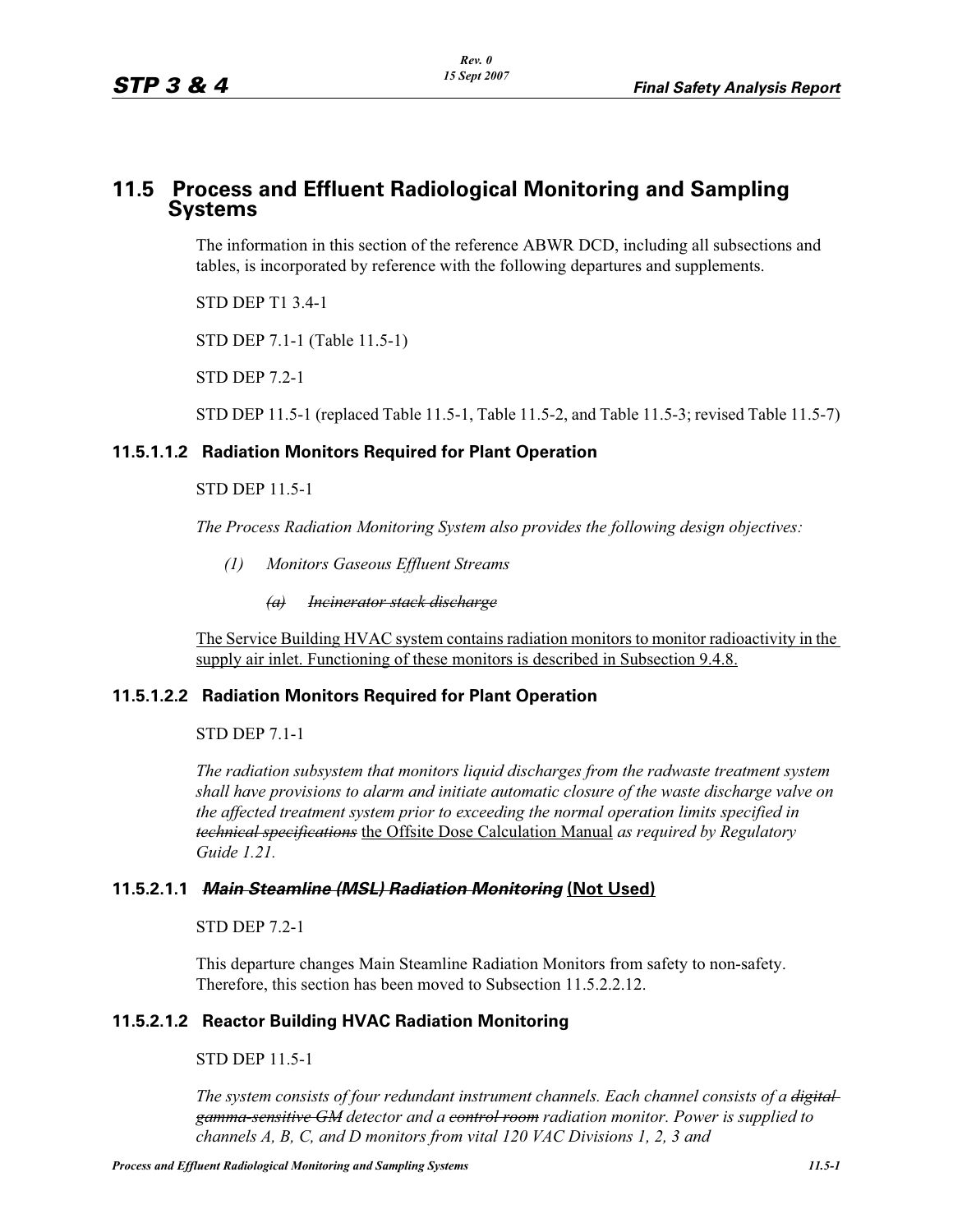*4, respectively. A two-pen recorder powered from the 120 VAC instrument bus allows the output of any two channels to be recorded by the use of selection switches.*

*Each radiation monitor has four* three *trip circuits: two upscale one downscale and one inoperative similar to MSL radiation monitors* and one downscale/inoperative.

*A high-high, inoperative or a downscale* downscale/inoperative *trip in the radiation monitor results in a channel trip which is provided to LDS. Any two-out-of-four channel trips will result in the initiation by LDS of the Standby Gas Treatment System (SGTS) and in the isolation of the secondary containment (including closure of the containment purge and vent valves and closure of the Reactor Building ventilating exhaust isolation valves).*

*Each radiation monitor will display the measured radiation level in mGy/h* mSv/h.

#### **11.5.2.1.3 Fuel Handling Area Ventilation Exhaust Radiation**

### STD DEP 11.5-1

*This subsystem monitors the radiation level in the fuel handling area ventilation exhaust duct. The system consists of four channels which are physically and electrically independent of each other. Each channel consists of a digital gamma-sensitive GM detector and a control room radiation monitor. Power for channels A, B, C, and D is supplied from the vital 120 VAC Divisions 1, 2, 3 and 4, respectively.*

*Each radiation monitor has four* three *trip circuits: two upscale one downscale and one inoperative similar to the MSL radiation monitors* and one downscale/inoperative. *This subsystem performs the same trip functions as those described in Subsection 11.5.2.1.2 for the Reactor Building HVAC exhaust radiation monitoring.*

# **11.5.2.1.4 Control Building HVAC Radiation Monitoring**

#### STD DEP 11.5-1

*The Control Building HVAC Radiation Monitoring Subsystem is provided to detect the radiation level in the normal outdoor air supply, automatically closes the outdoor air intake and the exhaust dampers, and initiates automatically the emergency air filtration system. The emergency air filtration system fans shall be started and area exhaust fans stopped on high radiation.*

*Each radiation channel consists of a digital gamma-sensitive GM detector and a radiation monitor which is located in the control room.*

*Each radiation monitor has four* three trip circuits: two upscale *one inoperative and one downscale* and one downscale/inoperative. *All trips are displayed on the appropriate radiation monitor and each actuates a control room annunciator.*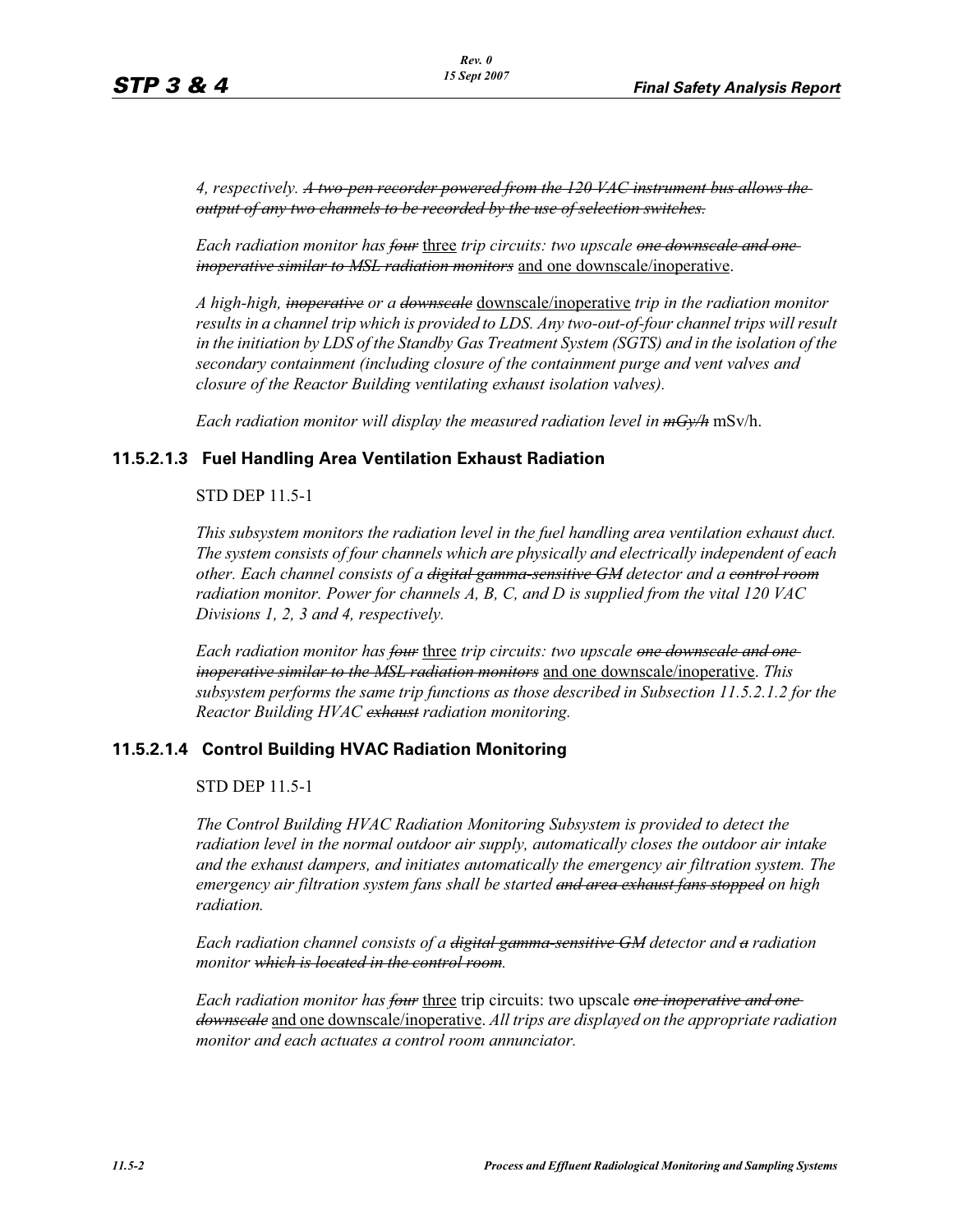# **11.5.2.1.5 Drywell Sumps Discharge Radiation Monitoring**

STD DEP 11.5-1

*This subsystem monitors the radiation level in the liquid waste transferred in the drain line from the drywell LCW and HCW sumps to the Radwaste System. One monitoring channel is provided in each sump drain line. Each channel uses an ionization chamber which* detector *is located on the drain line from the sump just downstream from the outboard isolation valve. The output from each sensor* detector *is fed to a radiation monitor in the control room for display, recording and annunciation.*

# **11.5.2.2.1 Offgas Pre-Treatment Radiation Monitoring**

#### STD DEP 11.5-1

*A continuous sample is extracted from the offgas pipe via a stainless steel sample line. It is then passed through a sample chamber and a sample panel before being returned to the suction side of the steam jet air ejector (SJAE). The sample chamber is a stainless steel pipe which is internally polished to minimize plateout. It can be purged with room air to check detector response to background radiation by using a three-way solenoid-operated valve. The valve is controlled by a switch located in* from *the main control room. The sample panel measures and indicates sample line flow. A digital gamma-sensitive GM detector is positioned adjacent to the vertical sample chamber and is connected to radiation monitors in the main control room*  which then send the data to the main control room to display.

*The radiation monitor has four* three *trip circuits: two upscale (high-high and high)*, *one downscale and one inoperative* and one downscale/inoperative.

#### **11.5.2.2.2 Offgas Post-Treatment Radiation Monitoring**

STD DEP 7.1-1

STD DEP 11.5-1

*This subsystem monitors radioactivity in the offgas piping downstream of the offgas system charcoal absorbers and upstream of the offgas system discharge valve. A continuous sample is extracted from the Offgas System piping, passed through the offgas post-treatment sample panel for monitoring and sampling, and returned to the Offgas System piping. The sample panel has a pair of filters (one for particulate collection and one for halogen collection) in parallel (with respect to flow) with two identical GM detectors. Two radiation monitors in the main control room analyze and* the data and then send the data to the main control room to *visually display the measured gross radiation level*.

*Each radiation monitor has* four *trip circuits: that indicate* three upscale (*high-high-high, highhigh, high*)*, and* one *downscale/inoperative. Each trip is visually displayed on the radiation monitor*. Each trip is determined by the radiation monitor and then sent for visual display to the main control room. *The trips actuate corresponding main control room annunciators: offgas post-treatment high-high-high radiation, offgas post-treatment high-high radiation, and offgas post-treatment high and downscale/inoperative monitor.*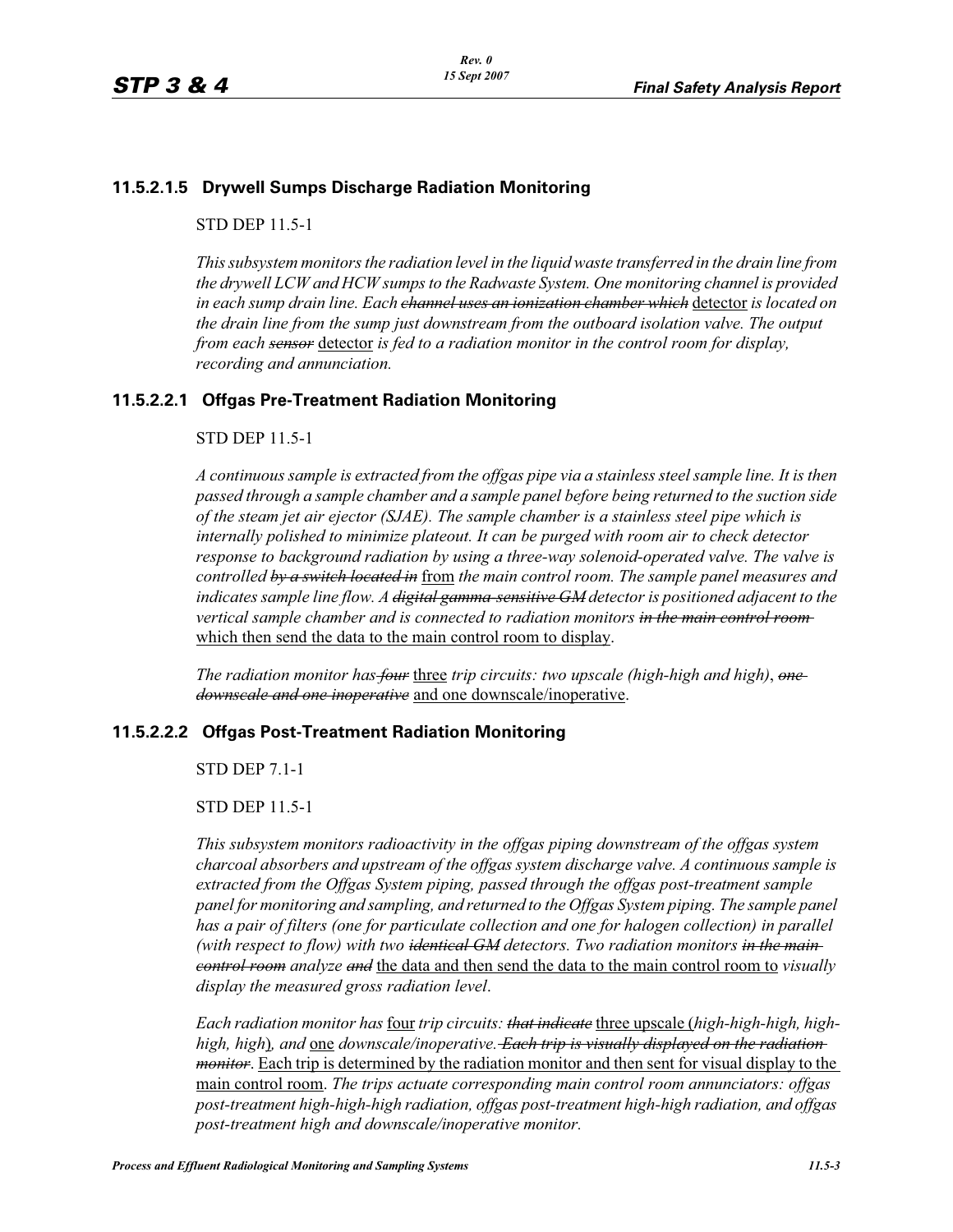*High or low flow measured at the sample panel actuates an annunciator in the control room to indicate abnormal flow.*

*The high-high-high and downscale trip/inoperative outputs initiate closure of the offgas system discharge and bypass valves* valve. *The high-high-high trip setpoint is determined so that valve closure is initiated prior to exceeding technical specification limit. Any one high-high channel trip initiates alignment of the Offgas System flow valves to achieve treatment through the charcoal vault.* provided in the Offsite Dose Calculation Manual. Any one High channel trip from the gaseous channels closes the offgas bypass valve.

# **11.5.2.2.3 Charcoal Vault Radiation Monitoring**

### STD DEP 11.5-1

*The charcoal vault is monitored for gross gamma radiation level with a single instrument channel. The channel includes a digital sensor and converter, and a radiation monitor. The sensor is located outside the vault on the HVAC exhaust line from the vault*. *The radiation monitor is located in the main control room* analyzes the data and then sends the data for visual display to the main control room. *The channel provides for sensing and readout of gross gamma radiation over a range of six logarithmic decades (0.01 to 10<sup>4</sup> mGy/h)*.

*The monitor has one adjustable* two trip circuits: one *upscale trip circuit for alarm and one downscale* downscale/inoperative *trip for instrument trouble.* The trip outputs are alarmed in the main control room*. Power to the monitor is supplied from 120 VAC vital non-1E bus.*

# **11.5.2.2.4 Plant Stack Discharge Radiation Monitoring**

### STD DEP 11.5-1

*A representative sample is continuously extracted from the ventilation ducting through an isokinetic probe in accordance with ANSI N13.1 and passed through the stack ventilation sample panels for monitoring and sampling, and returned to the ventilation ducting. Each sample panel has a pair of filters (one for particulate collection and one for halogen collection) in parallel (with respect to flow) for continuous gaseous radiation sampling. The radiation detector assembly consists of a shielded gas chamber that houses a scintillation detector and a check source. The extended range detector assembly consists of an ionization* a *chamber which*  measures radiation levels up to <del>3700</del> 3.7 x  $10^3$  MBq/cm<sup>3</sup>. A radiation monitor <del>in the main-</del> *control room analyzes and visually displays* the data and then sends it to the main control room to display *the measured radiation level. These sensors are qualified to operate under accident conditions*.

*The radiation monitor initiates trips* has three trip circuits*: for alarm indications on* two upscale (*high-high, high*)*, and* one *low* downscale/inoperative *radiation from each detector assembly.*  These trip outputs are alarmed in the main control inoperative room. *Also, the sampled line is monitored for high or low flow indications and alarming.*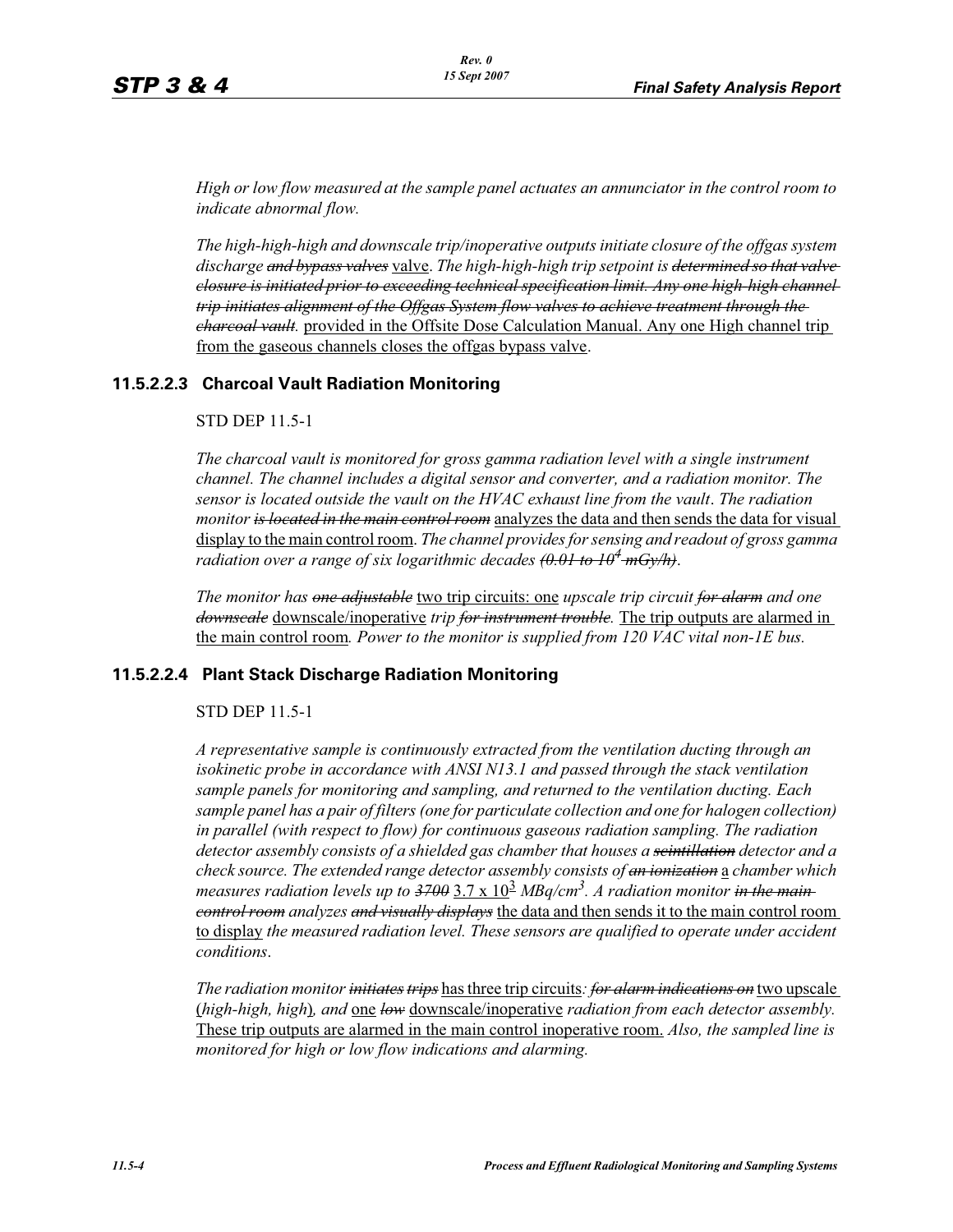# **11.5.2.2.5 Radwaste Liquid Discharge Radiation Monitoring**

STD DEP 11.5-1

*Liquid waste can be discharged from the sample tanks containing liquids that have been processed through one or more treatment systems such as evaporation, filtration, and ion exchange. During the discharge, the liquid is extracted from the liquid drain treatment process pipe, passed through a liquid sample panel which contains a detection assembly for gross radiation monitoring, and returned to the process pipe. The detection assembly consists of a scintillation detector mounted in a shielded sample chamber equipped with a check source. A radiation monitor in the control room analyzes* and transmits the measured gross radiation level to the main control room for visual display. *and visually displays the measured gross radiation level.*

# **11.5.2.2.6 Reactor Building Cooling Water Radiation Monitoring**

STD DEP T1 3.4-1

STD DEP 11.5-1

*Each channel consists of a scintillation detector which is located in a well near the RCW heat exchanger exit pipe. Radiation detected from the three channels is multiplexed and fed into a common radiation monitor.* The output signal from each detector is sent to a separate radiation monitor*. This monitor provides individual channel trips* two trip circuits*:* one upscale *on high* (high) *radiation level and* one *downscale/inoperative indication for annunciation in the control room. Power to the monitors is provided from the non-1E vital 120 VAC source*.

# **11.5.2.2.8 Turbine Building Ventilation Exhaust Monitoring**

STD DEP T1 3.4-1

STD DEP 11.5-1

*This subsystem monitors the vent discharge in the Turbine Building for gross radiation levels. This includes the discharge from the mechanical vacuum pump. The monitoring is provided by four channels (two redundant sets). Two redundant channels monitor radiation in the compartment area air exhaust duct and the other two redundant channels monitor the radiation in the ventilation system air exhaust from the clean area. Each channel uses a digital detector located adjacent to the monitored exhaust duct. The outputs from each set of detectors are multiplexed and then fed into two separate radiation monitors for display, recording and annunciation.* The output signal from each detector is processed by a separate radiation monitor and then transmitted to the main control room for alarm and display*. Each monitor provides alarm trips on radiation high* two trip circuits: one upscale (high) *and* one *on radiation low (one downscale/inoperative).*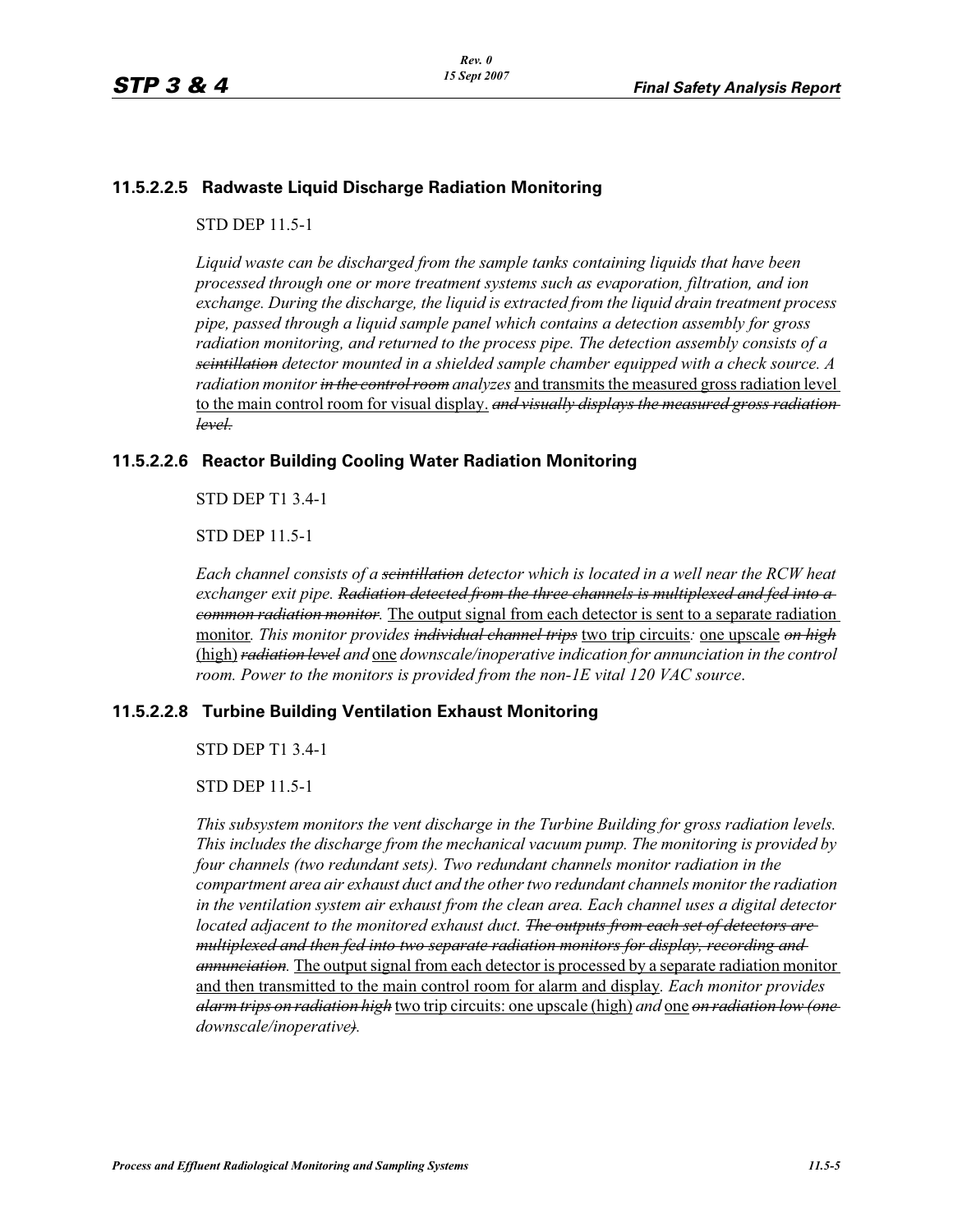# **11.5.2.2.9 Turbine Gland Seal Condenser Exhaust Discharge Monitoring**

STD DEP T1 3.4-1

STD DEP 11.5-1

*This subsystem monitors the offgas releases to the stack from the turbine gland seal system. The offgas releases are continuously sampled and monitored for noble gases by a scintillation detector. The output signal is multiplexed and then fed to a shared radiation monitor in the main control for display, recording and annunciation* The output signal from each detector is processed by a separate radiation monitor and then transmitted to the main control room for alarm and display*. This monitor provides two* three *trip alarms* circuits: two upscale, (high high*, one on radiation*, *high) and one on radiation low (downscale/inoperative)*.

# **11.5.2.2.10 Standby Gas Treatment System Radiation Monitoring**

### STD DEP 11.5-1

*Two ionization chamber detectors are physically located downstream of the exhaust fans on the exhaust duct to the stack and are utilized to monitor the high levels of radioactivity expected under accident conditions. Two other scintillation detectors are used during offgas sampling of the gas exhaust to the stack to monitor the normal level of radioactivity expected during normal plant operation.*

*The subsystem consists of four instrumented channels. Each channel consists of a detector and a main control room radiation monitor.*

*Each radiation monitor has four* three *trip circuits: two upscale* (high-high and high)*, one inoperative and one downscale* downscale/inoperative*. All trips are displayed on the appropriate radiation monitor and each actuates a main control room annunciator for highhigh, high and low/inoperative indications.*

# **11.5.2.2.11** *Incinerator Stack Discharge Radiation Monitoring* **(Not Used)**

#### STD DEP 11.5-1

*This subsystem monitors the radioactivity in the discharge from the incinerator stack during burning of low radioactive waste. A representative sample from the discharge path is drawn through an isokinetic probe and routed to a local sample panel in the Radwaste Building for monitoring and particle collection. The sample panel houses the radiation detector assembly, a pair of filters for collection of airborne particulates and halogens, the vacuum pumps and associated plumbing, and a gamma check source for testing operability of the radiation channel. Also, the sample panel includes provisions for purging from the Radwaste Building control room.*

*The local sample panel and the radiation monitor are powered from 120 VAC instrument power.*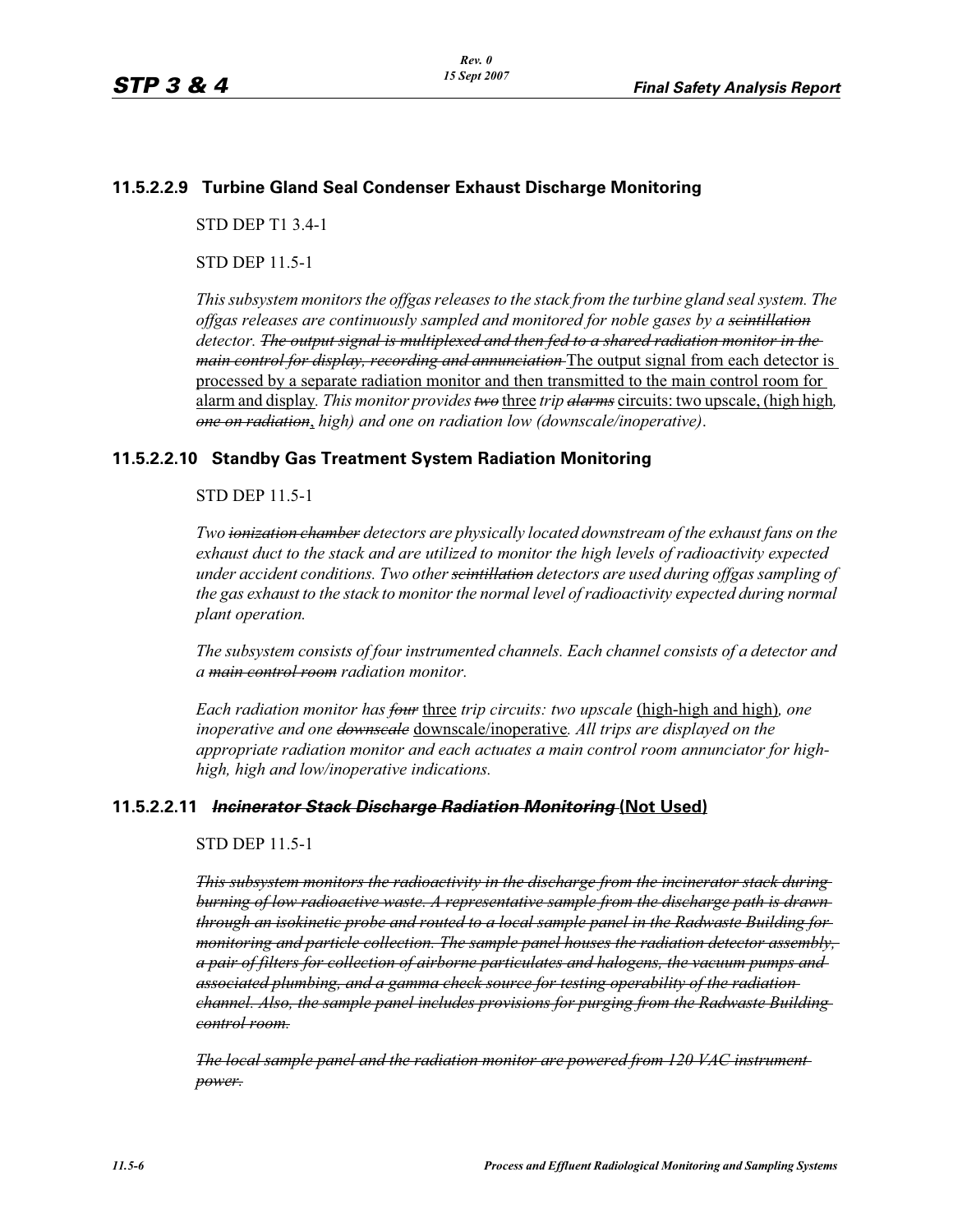*The radiation monitor initiates trips on high and high-high levels and on downscale/inoperative indication. These trips are alarmed in the Radwaste Building control room. On high-high trip, the incinerator exhaust fans are shutdown to terminate any further discharge from the stack.*

# **11.5.2.2.12 Main Steamline (MSL) Radiation Monitoring**

STD DEP 7.2-1

STD DEP 11.5-1

*This subsystem monitors the gamma radiation level of the steam transported by the main steamlines in the MSL tunnel. The normal radiation level is produced primarily by coolant activation gases plus smaller quantities of fission gases being transported with the steam. In the event of a gross release of fission products from the core, the monitoring channels provide trip signals to the Leak Detection and Isolation System.*

*The MSL radiation monitors consist of four redundant instrument channels. Each channel consists of a local detector (ion chamber) and a control room radiation monitor. Power for channels A, B, C, and D monitors is supplied from vital 120 VAC divisions 1, 2, 3 and 4, respectively. All four channels are physically and electrically independent of each other.*

*The detectors are physically located near the main steamlines (MSL) just downstream of the outboard MSIVs in the steam tunnel. The detectors are geometrically arranged and are capable of detecting significant increases in radiation level with any number of main steamlines in operation. Table 11.5-1 lists the location and range of the detectors.*

*Each radiation monitor has four trip circuits: two upscale (high-high and high), one downscale (low), and one inoperative. Each trip is visually displayed on the affected radiation monitor. A high-high or inoperative trip in the radiation monitor results in a channel trip which is provided to the Reactor Protection System (RPS) and to the Leak Detection and Isolation System (LDS). Any two-out-of-four channel trip results in initiation of MSIV closure, reactor scram, main condenser mechanical vacuum pump (MVP) shutdown, and MVP line discharge valve closure. High and low trips do not result in a channel trip. Each radiation monitor displays the measured radiation level in mGy/h* mSv/h. *All channel trips are annunciated in the main control room.*

# **11.5.3 Effluent Monitoring and Sampling**

#### **11.5.3.4 Setpoints**

STD DEP 7.1-1

*The trip setpoints that initiate automatic isolation functions are specified in the plant Technical Specifications* Instrument Setpoint Summary Report *as indicated in Table 11.5-1*.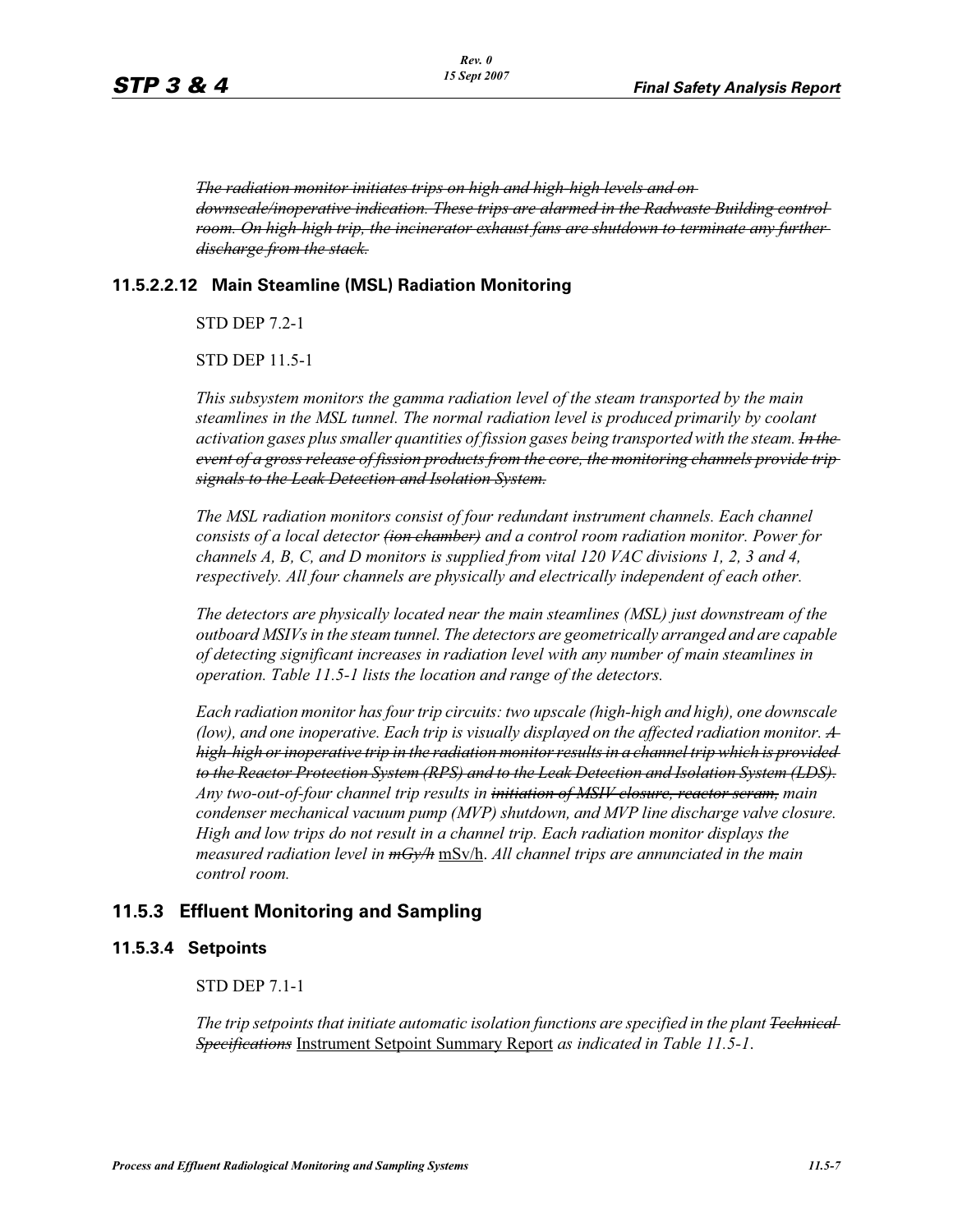# **11.5.4.3 Implementation of General Design Criterion 64**

### STD DEP 11.5-1

*Radiation levels in radioactive and potentially radioactive process streams are monitored for radioactivity releases. These include:*

- *(3) Carbon* Charcoal *vault vent*
- *(5) Incinerator stack discharge*

# **11.5.5.1 Inspection and Tests**

#### STD DEP 11.5-1

*The following monitors have alarm trip circuits which can be tested by using test signals or portable gamma sources:*

*(9) Carbon vault vent* Charcoal vault *exhaust*

*The following monitors include built-in check sources and purge systems which can be operated from the main control room:*

*(7) Incinerator stack discharge*

# **11.5.5.2 Calibration**

# STD DEP 11.5-1

*Calibration of radiation monitors is performed using certified commercial radionuclide sources traceable to the National Institute of Standards and Technology. The overall reproducibility of calibration is limited to ±15%. The source-detector geometry during primary calibration will be mechanically precise enough to ensure that positioning errors of either instruments or radiation sources do not affect the calibration accuracy by more than ±3%. Each continuous monitor is calibrated during plant operation or during the refueling outage if the detector is not readily accessible. Calibration can also be performed on the applicable instrument by using liquid or gaseous radionuclide standards or by analyzing particulate iodine or gaseous grab samples with laboratory instruments.*

*The following monitors display the gross gamma signal in counts/min:*

- *(1) Offgas post-treatment*
- *(2) Plant stack discharge (low to normal levels)*
- *(3) Radwaste liquid discharge*
- *(4) SGTS offgas discharge (low to normal levels)*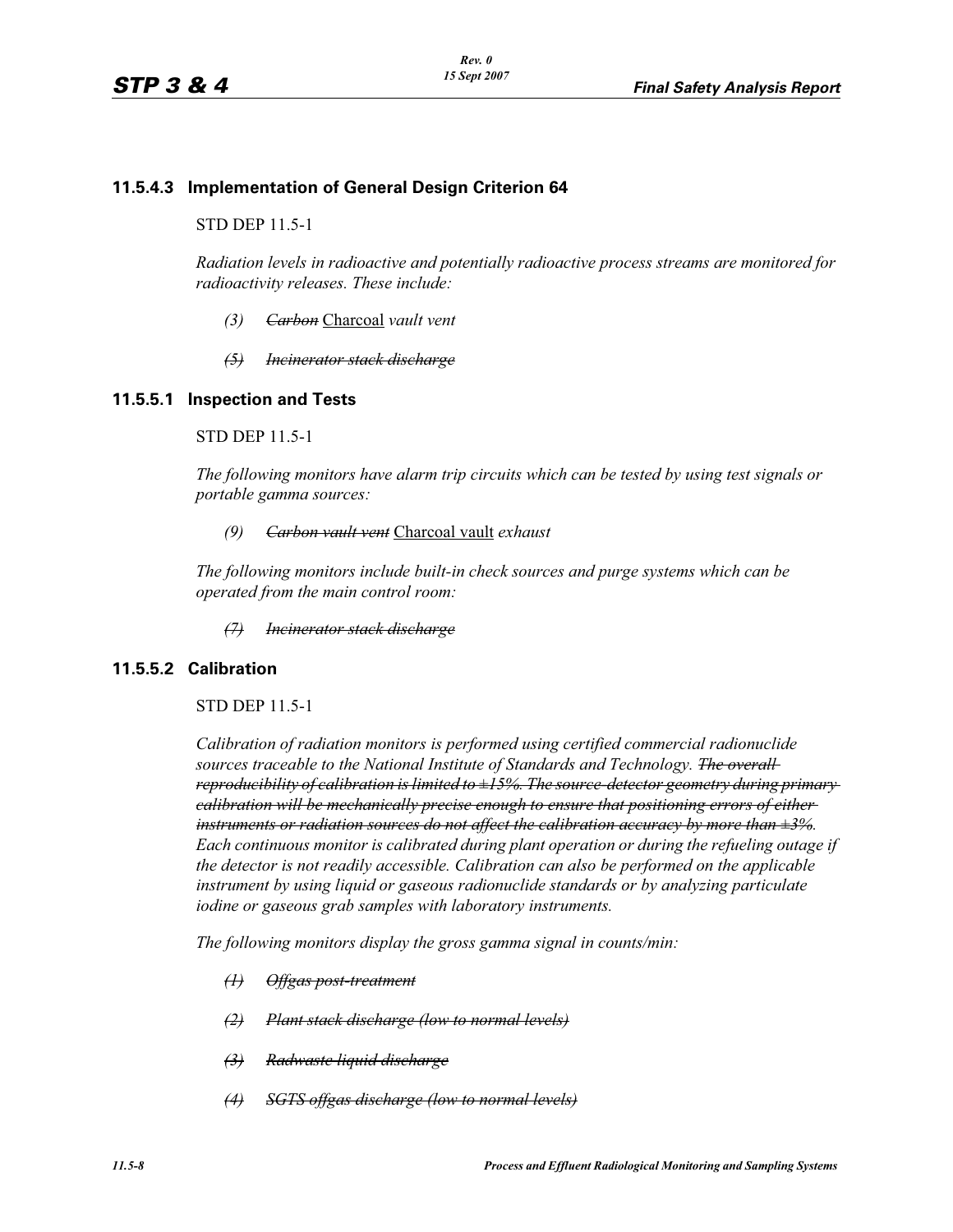- *(5) Reactor Building cooling water intersystem leakage*
- *(6) Radwaste Building ventilation exhaust*
- *(7) Main turbine gland seal condenser offgas exhaust*
- *(8) Incinerator stack discharge*

*The following monitors are calibrated to provide measurements of the gross gamma dose rate in mGy/h:*

- *(1) Main steamline tunnel area*
- *(2) Reactor Building ventilation exhaust*
- *(3) Fuel handling area ventilation exhaust*
- *(4) Charcoal vault vent exhaust*
- *(5) Control Building air intake supply*
- *(6) Turbine Building ventilation exhaust*
- *(7) SGTS offgas discharge (high level)*
- *(8) Offgas pre-treatment*
- *(9) Drywell sump liquid discharge*
- *(10) Plant stack discharge (high level)*

#### **11.5.5.3 Maintenance**

### STD DEP 11.5-1

*All channel detectors* and *electronics, and recorders are serviced and maintained on an annual* a periodic *basis or in accordance with manufacturers' recommendations to ensure reliable operations. Such maintenance includes cleaning, lubrication and assurance of free movement of the recorder in addition to the replacement or adjustment of any components required after performing a test or calibration check* For sampling systems, skids are designed in order to allow periodic maintenance and cleaning*. If any work is performed which would affect the calibration, a recalibration is performed at the completion of the work.*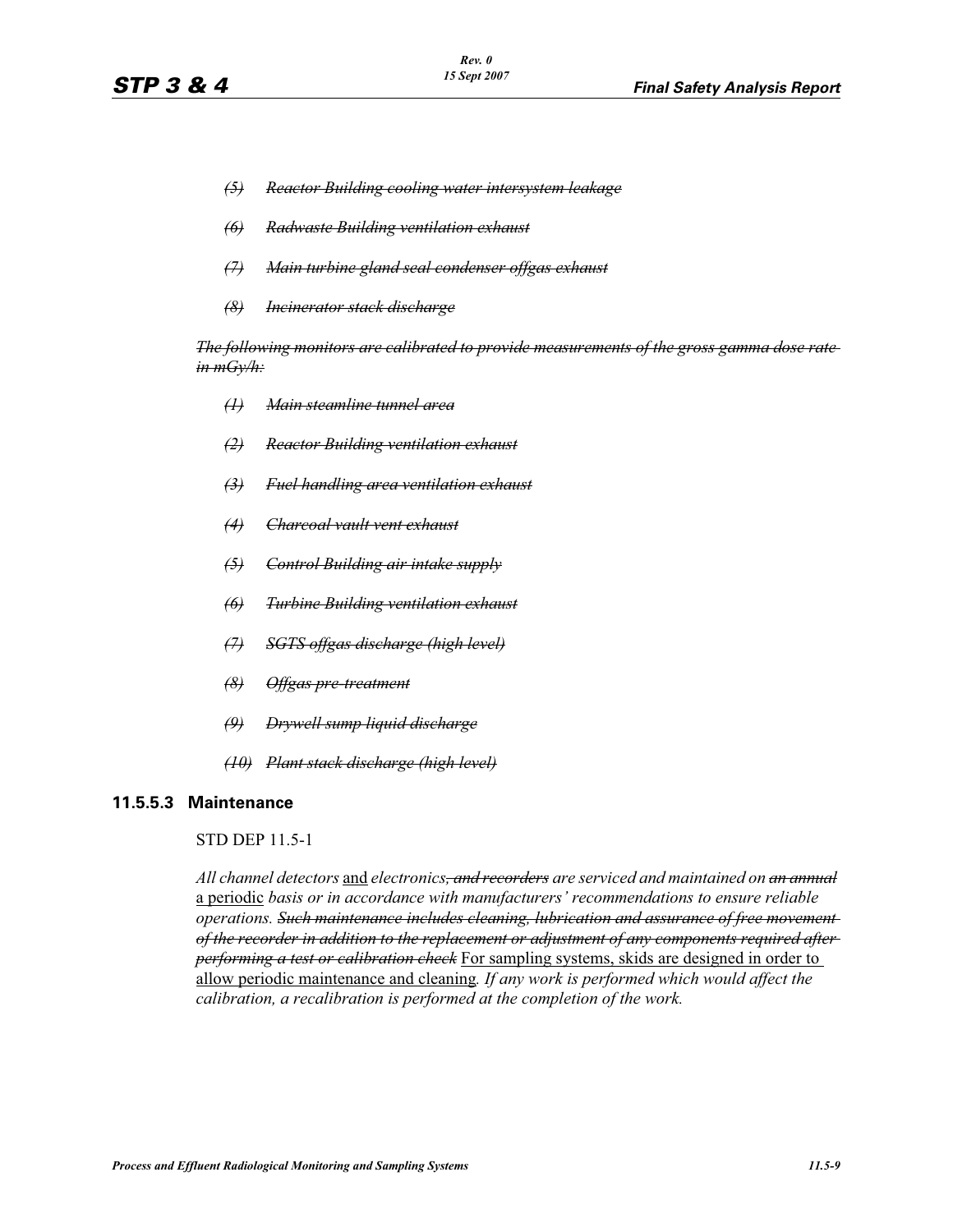# **11.5.6 COL License Information**

# **11.5.6.1 Calculation of Radiation Release Rates**

The following site-specific supplement addresses COL License Information Item 11.4.

The Offsite Dose Calculation Manual (ODCM) contains the methodology and parameters used for calculation of offsite doses resulting from gaseous and liquid effluents. The ODCM addresses the methods for the conversion of the radiation measurements of gaseous discharge from the main plant stack into release rates.

# **11.5.6.2 Compliance with the Regulatory Shielding Design Basis**

The following site-specific supplement addresses COL License Information Item 11.5.

The operations of the sampling systems for Standby Gas Treatment and main stack effluent monitoring will be implemented by operation and maintenance procedures. The design will, as demonstrated in shielding calculations, comply with the shielding requirements for accident conditions, as stipulated in NUREG-0737, Item II.F.1, clarification 2 of Attachment 2. Equipment design or procurement specifications will contain the necessary shielding requirements. (COM 11.5-1)

# **11.5.6.3 Provisions for Isokinetic Sampling**

The following site-specific supplement addresses COL License Information Item 11.6.

Procedures will be developed prior to fuel load, consistent with ABWR Licensing Topical Report NEDO, "Advanced Boiling Water Reactor (ABWR) Procedures Development Plan," to include the collection techniques used to extract representative samples of radioactive iodines and particulates. Collecting and sampling procedures will require isokinetic conditions within 20% of the flow rate are maintained to assure that a representative sample from the effluent stream is taken as stipulated in NUREG-0737, Item II.F.1, clarification 3 of Attachment 2. (COM 11.5-2)

# **11.5.6.4 Sampling of Radioactive Iodines and Particulates**

The following site-specific supplement addresses COL License Information Item 11.7.

Procedures will be developed prior to fuel load, consistent with ABWR Licensing Topical Report NEDO, "Advanced Boiling Water Reactor (ABWR) Procedures Development Plan," to include the collection techniques used to extract representative samples of radioactive iodines and particulates to be used following an accident to quantify releases for dose calculations and assessment as stipulated in NUREG-0737, Item II.F.1-2. (COM 11.5-3)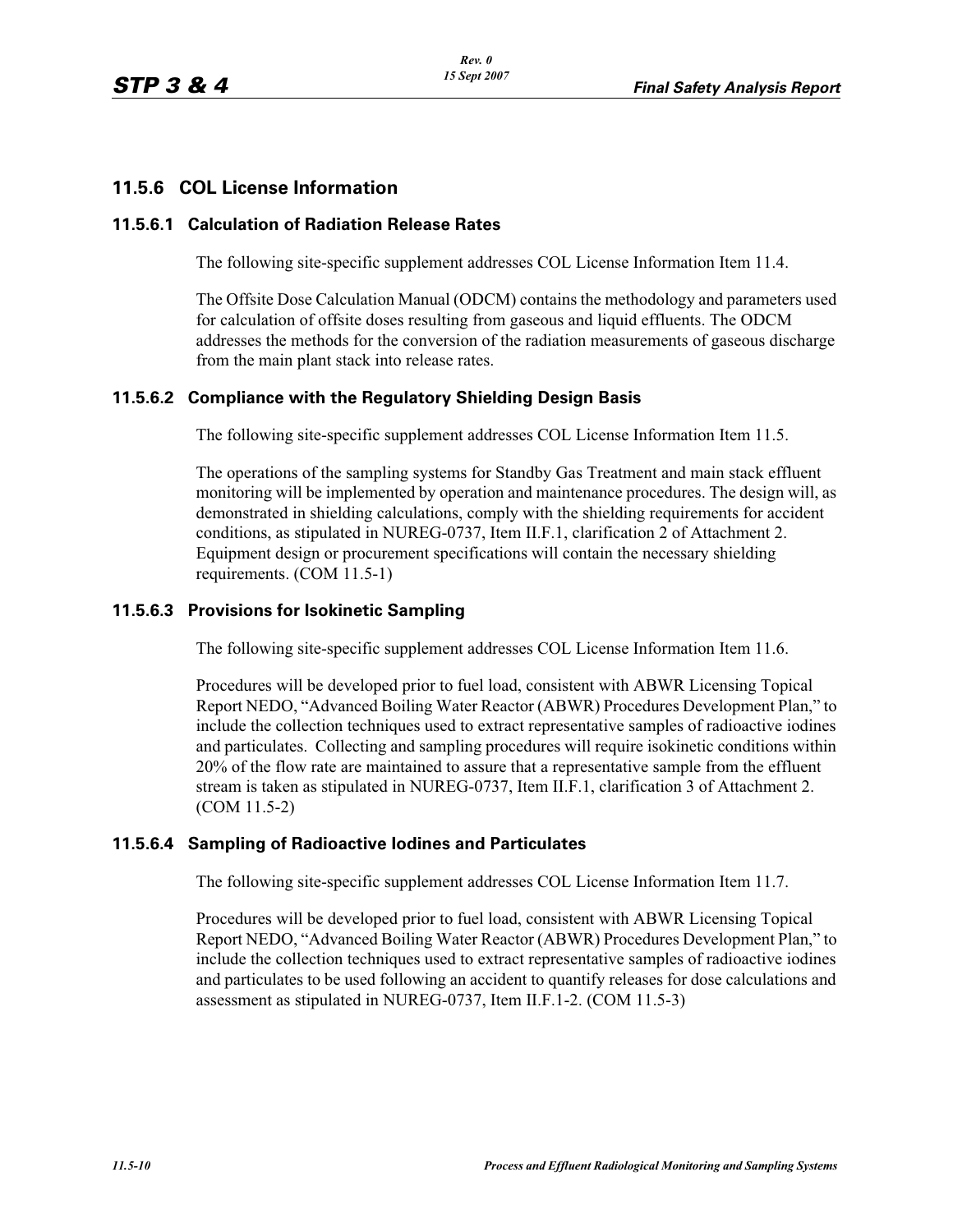# **11.5.6.5 Calibration Frequencies and Techniques**

The following site-specific supplement addresses COL License Information Item 11.8.

Procedures will be developed prior to fuel load, consistent with ABWR Licensing Topical Report NEDO, "Advanced Boiling Water Reactor (ABWR) Procedures Development Plan," to specify the calibration frequencies and techniques for the radiation sensors based on equipment data provided by the vendor. (COM 11.5-4)

# **11.5.7S Additional Information**

This subsection supplements the information provided in the reference DCD as discussed in Section C.III.1.11.5 of Regulatory Guide 1.206.

An offsite dose calculation manual (ODCM) for STP 1 & 2 has been reviewed and approved by the NRC. It contains descriptions of the methodology and parameters used for calculation of offsite doses resulting from gaseous and liquid effluents. It also describes how liquid and gaseous effluent release rates are derived and parameters used in setting instrumentation alarm setpoints to control or terminate effluent releases. The ODCM also contains the radiological environmental monitoring program which samples and analyzes radiation and radionuclides in the environs of the existing plant, using local land use census data in identifying all potential radiation exposure pathways associated with radioactive materials present in liquid and gaseous effluents and direct external radiation from the plant. The ODCM for STP  $3 \& 4$  will be integrated into the 1 & 2 ODCM, taking into account the appropriate differences between the existing and new units.

Compliance with the cost benefits analysis requirements of 10 CFR 50 Appendix I is demonstrated using the generic template submitted as an NEI topical report and is incorporated by reference. The FSAR will be revised with reference to the NEI topical report when the information is available.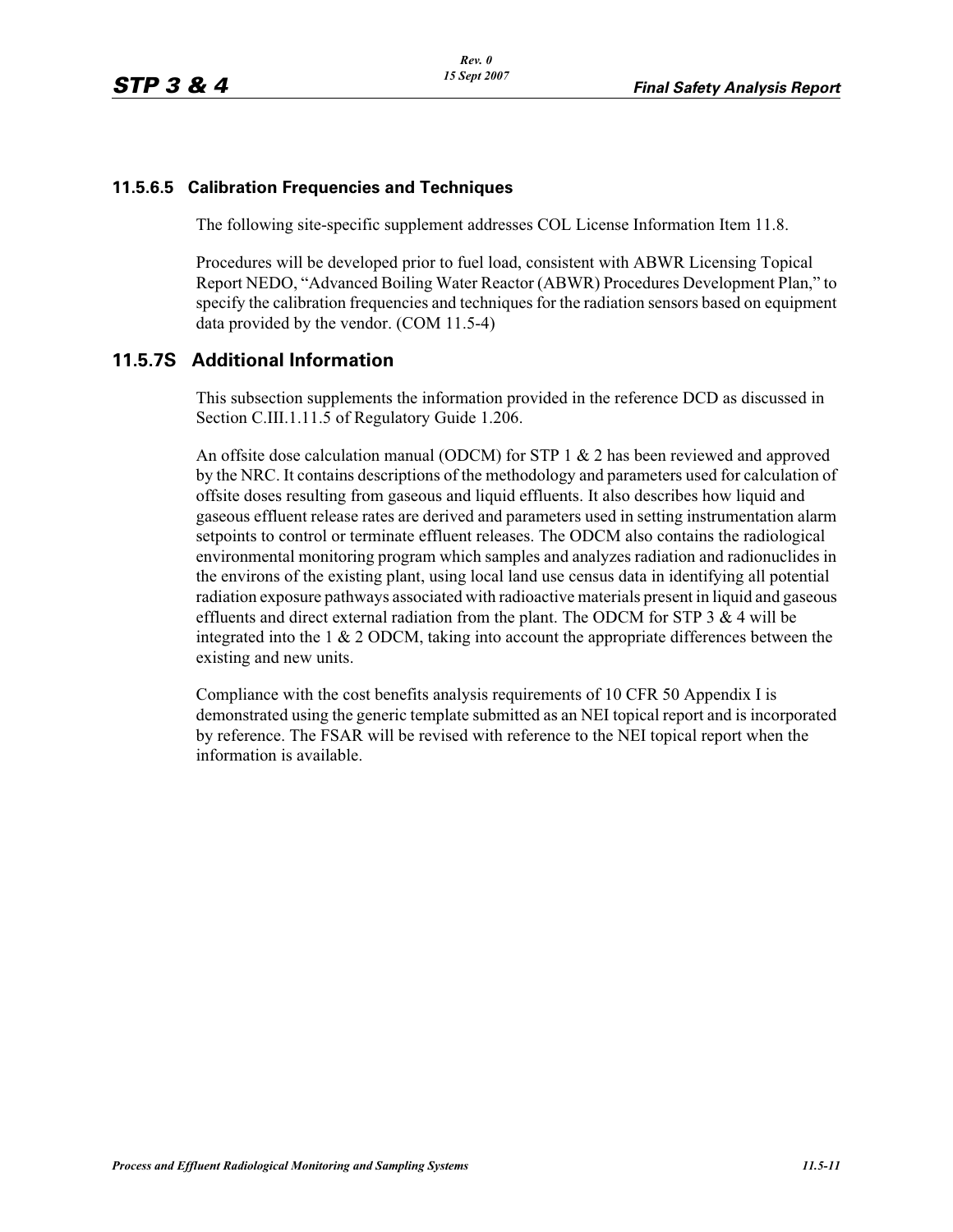|                                                 | No.of              | Sample Line or Detector                                               |                                                                                  | Setpoint                                  |            |
|-------------------------------------------------|--------------------|-----------------------------------------------------------------------|----------------------------------------------------------------------------------|-------------------------------------------|------------|
| <b>Monitored Process</b>                        | Channels           | Location                                                              | <b>Channel Range<sup>*</sup></b>                                                 | ACF Trip                                  | Scale      |
| A. Safety-Related Monitors                      |                    |                                                                       |                                                                                  |                                           |            |
| Main steamline tunnel area                      | 4                  | plant main steamline isolation<br>Immediately down-stream of<br>valve | 1E <sup>-2</sup> to 1E <sup>4</sup> mSv/h                                        | Instrument Setpoint<br>Summary Report     | 6 dec. log |
| Reactor Building vent<br>exhaust                | 4                  | Exhaust duct upstream of exhaust<br>ventilation isolation valve       | 1E <sup>-4</sup> to 1 mSv/h                                                      | Instrument Setpoint<br>Summary Report     | 4 dec. log |
| Control Building air intake                     | $\frac{1}{\infty}$ | Intake duct upstream of intake<br>ventilation isolation valve         | $1E^{-4}$ to 1 mSv/h                                                             | Instrument Setpoint<br>Summary Report     | 4 dec. log |
| Drywell sump discharge                          | $\sim$             | Drain line from LCW & HCW<br>sumps                                    | 1E <sup>-2</sup> to 1E <sup>4</sup> mSv/h                                        | Instrument Setpoint<br>Summary Report     | 6 dec. log |
| Fuel handling area air vent<br>exhaust          | 4                  | Locally above operating floor                                         | $1E^{-4}$ to 1 mSv/h                                                             | Instrument Setpoint<br>Summary Report     | 4 dec. log |
| <b>B. Monitors Required for Plant Operation</b> |                    |                                                                       |                                                                                  |                                           |            |
| Radwaste liquid discharge                       |                    | Sample line                                                           | $10^{-1}$ to $10^4$ cpm                                                          | Instrument Setpoint<br>Summary Report     | 5 dec. log |
| Reactor Building cooling<br>water system        | ς                  | RCW Hx line exit                                                      | $10^{-1}$ to $10^4$ cpm                                                          | None                                      | 5 dec. log |
| Offgas post-treatment                           | $\mathbf{\Omega}$  | Sample line                                                           | 10 to 10 <sup>6</sup> cpm                                                        | <b>Calculation Manual</b><br>Offsite Dose | 5 dec. log |
| Offgas pre-treatment                            |                    | Sample line                                                           | $1E^{-2}$ to $1E^{4}$ mSv/h                                                      | None                                      | 6 dec. log |
| Charcoal vault vent                             |                    | On charcoal vault HVAC exhaust<br>line                                | $1E^{-2}$ to $1E^{4}$ mSv/h                                                      | None                                      | 6 dec. log |
| Plant stack discharge                           | $\mathbf{\Omega}$  | Sample line                                                           | 10 to 10 <sup>6</sup> cpm                                                        | None                                      | 5 dec. log |
|                                                 |                    | Sample line                                                           | $10^{-13}$ to $10^{-6}$ Amps (1E- <sup>2</sup> to None<br>íE <sup>4</sup> mSv/h) |                                           | 6 dec. log |

*11.5-12 Process and Effluent Radiological Monitoring and Sampling Systems*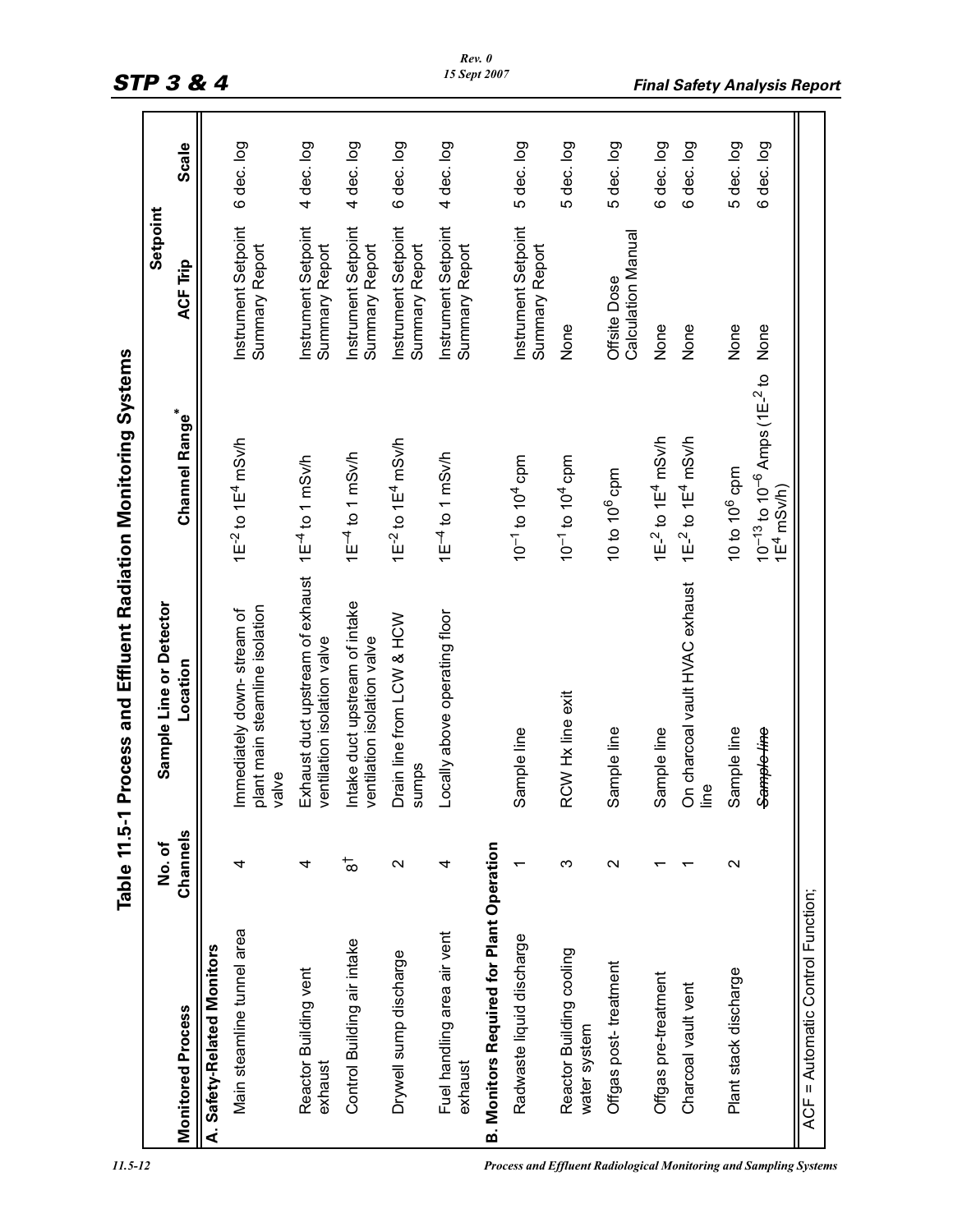|                                                                                                                           |                    | Table 11.5-1 Process and Effluent Radiation Monitoring Systems (Continued)                                                                                                                                                                                                                                            |                                                                                            |                 |                          |
|---------------------------------------------------------------------------------------------------------------------------|--------------------|-----------------------------------------------------------------------------------------------------------------------------------------------------------------------------------------------------------------------------------------------------------------------------------------------------------------------|--------------------------------------------------------------------------------------------|-----------------|--------------------------|
|                                                                                                                           | No.of              | Sample Line or Detector                                                                                                                                                                                                                                                                                               |                                                                                            | Setpoint        |                          |
| <b>Monitored Process</b>                                                                                                  | Channels           | Location                                                                                                                                                                                                                                                                                                              | <b>Channel Range</b>                                                                       | <b>ACF Trip</b> | Scale                    |
| <b>B. Monitors Required for Plant Operation (Continued)</b>                                                               |                    |                                                                                                                                                                                                                                                                                                                       |                                                                                            |                 |                          |
| Radwaste Building exhaust<br>vent                                                                                         |                    | Exhaust ducts                                                                                                                                                                                                                                                                                                         | 10 to 10 <sup>6</sup> cpm                                                                  | None            | 5 dec. log               |
| Turbine Building vent<br>exhaust                                                                                          | 4                  | Exhaust duct                                                                                                                                                                                                                                                                                                          | $1E^{-4}$ to 1 mSv/h                                                                       | None            | 4 dec. log               |
| Standby Gas Treatment<br>System offgas                                                                                    | $\scriptstyle\sim$ | downstream of exhaust fans<br>SGTS exhaust air duct                                                                                                                                                                                                                                                                   | $10^{-13}$ to $10^{-6}$ Amps (1E- <sup>2</sup> to None<br>1 to $10^6$ cpm<br>$1E^4$ mSv/h) | None            | 6 dec. log<br>6 dec. log |
| Turbine gland seal<br>condenser offgas                                                                                    |                    | Sample line                                                                                                                                                                                                                                                                                                           | 1 to $10^6$ cpm                                                                            | None            | 6 dec. log               |
| ACF = Automatic Control Function;                                                                                         |                    |                                                                                                                                                                                                                                                                                                                       |                                                                                            |                 |                          |
| nuclide. These channel ranges are estimated based on existing plants.<br><sup>†</sup> 4 Channels for each air intake<br>∗ |                    | The channel range specified in this table is the equipment measuring or display range of the indicated parameter. Refer to Tables 11.5-2 and 11.5-3 for the<br>dynamic detection range of the monitoring channel expressed as concentration in units of megabecquerels per cubic centimeter, referenced to a specific |                                                                                            |                 |                          |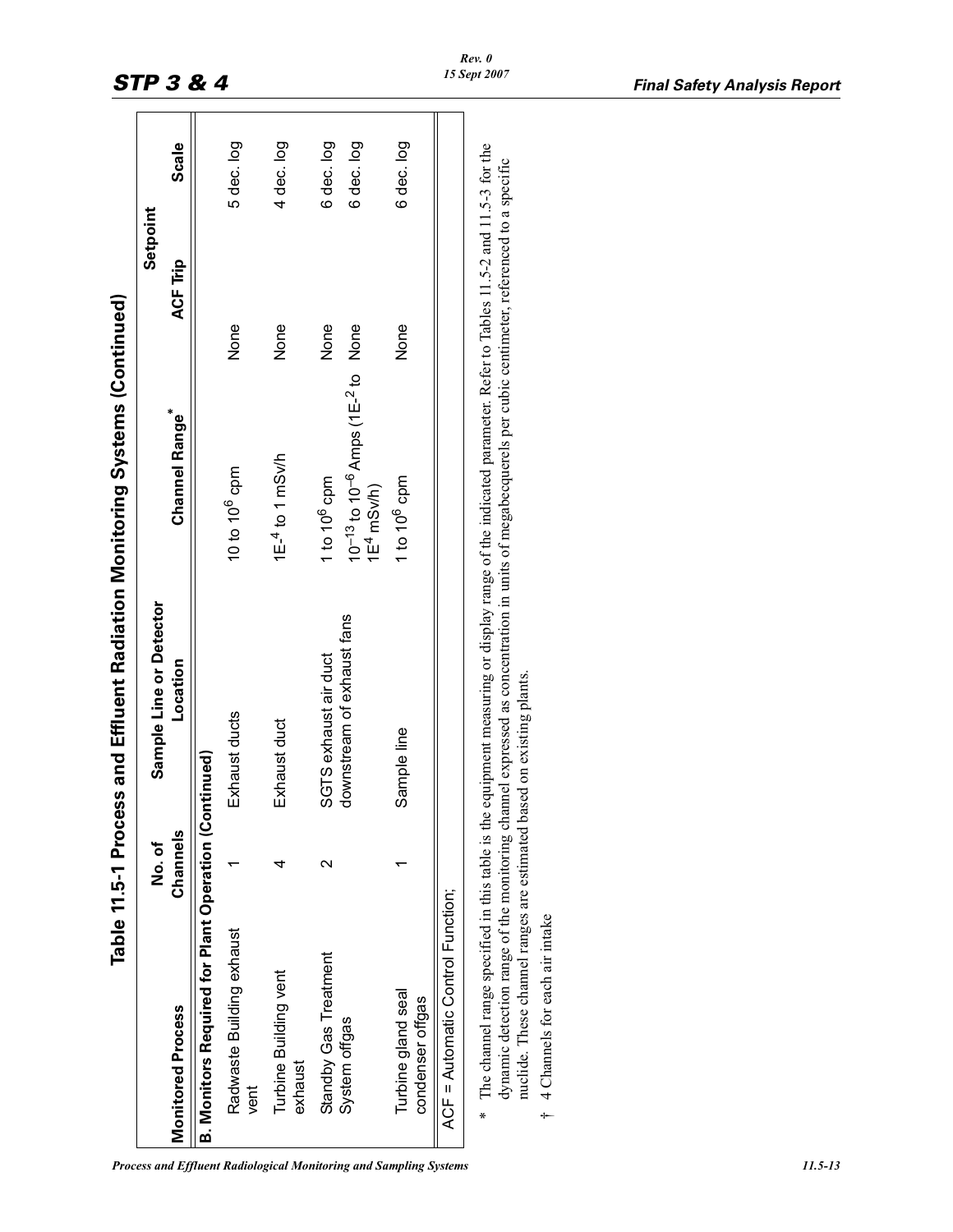|                                         |                               |                                                                                                       | Table 11.5-2 Process Radiation Monitoring System (Gaseous and Airborne Monitors) |                                                  |                                                                |
|-----------------------------------------|-------------------------------|-------------------------------------------------------------------------------------------------------|----------------------------------------------------------------------------------|--------------------------------------------------|----------------------------------------------------------------|
|                                         |                               | <b>Dynamic Detection</b>                                                                              | Radionuclides<br>Principal                                                       |                                                  |                                                                |
| <b>Radiation Monitor</b>                | Configuration                 | Range <sup>*</sup>                                                                                    | <b>Measured</b>                                                                  | Expected Activity <sup>†</sup>                   | <b>Alarms and Trips</b>                                        |
| Offgas post-treatment                   | Offline                       | $\frac{3.7\times10^{-5} \text{ to } 3.7}{\text{MBq/cm}^3}$                                            | $Xe-133‡$<br>$Cs - 137$<br>131                                                   | $1.1 \times 10^{-3}$ MBq/cm $^3$                 | Hoh-High-High<br>DNSC/INOP<br>High-High<br>Flow H/L<br>오.<br>도 |
| Offgas pre-treatment                    | Adjacent to sample<br>chamber | $13.7\times10^{-5}$ to $3.7\times10^{2}$<br>MBq/cm $^{3}$                                             | Noble gases fission<br>products                                                  | $~1.1 \times 10^{-2}$ MBq/cm <sup>3</sup>        | <b>DNSC/INOP</b><br>High-High<br>Flow H/L<br>High              |
| Main steamline tunnel<br>area           | Adjacent to<br>steamlines     | $\begin{vmatrix} 3.7 \times 10^{-8} \text{ to } 3.7 \times 10^{2} \\ \text{MBq/cm}^{3} \end{vmatrix}$ | Coolant activation gases -6.4x10-2 MBq/cm <sup>3</sup>                           |                                                  | High-High<br><b>DNSC</b><br><b>AOK</b><br>동<br>도               |
| Charcoal vault                          | Inline                        | $\begin{array}{l} \n 3.7 \times 10^{-5} \text{ to } 37 \\ \hline\n \text{MBq/cm}^3\n \end{array}$     | Noble gases                                                                      | Negligible                                       | High<br>$\sum_{i=1}^{\infty}$                                  |
| T/B vent exhaust                        | Inline                        | $3.7$ x10 <sup>-7</sup> to $3.7$ x10 <sup>-3</sup><br>MBq/cm <sup>3</sup>                             | $Xe-133^{\ddagger}$<br>$Xe-135$                                                  | $~1.48\times10^{6}$ MBq/cm <sup>3</sup>          | <b>DNSC/INOP</b><br>)<br>도구<br>도구                              |
| Reactor Building vent<br>exhaust        | Inline                        | $3.7$ x10 <sup>-7</sup> to $3.7 \times 10^{-3}$<br>MBq/cm <sup>3</sup>                                | Noble gases<br>Xe-133 <sup>‡</sup><br>Xe-135                                     | $~1.48 \times 10^{-6}$ MBq/cm <sup>3</sup>       | High<br>DNSC/INOP<br>High-High                                 |
| Plant stack discharge<br>(normal range) | Offline                       | $\frac{\left 3.7\times10^{-9}\right }{\text{MBq/cm}^3}$                                               | $Xe-133‡$<br>$Cs - 137$<br>131                                                   | $\sim$ 1.85x10 <sup>-6</sup> MBq/cm <sup>3</sup> | <b>DNSC/INOP</b><br>High-High<br>High<br>Flow H/L              |
| Plant stack (high-<br>range)            | Offline                       | $3.7 \times 10^{-4}$ to $3.7 \times 10^{3}$<br>MBq/cm <sup>3‡</sup>                                   | $Xe-133^{\ddagger}$                                                              | $\sim$ 1.85x10- $^6$ MBq/cm $^3$                 | DNSC/INOP<br>High<br>High-High<br>Flow H/L                     |

*11.5-14 Process and Effluent Radiological Monitoring and Sampling Systems*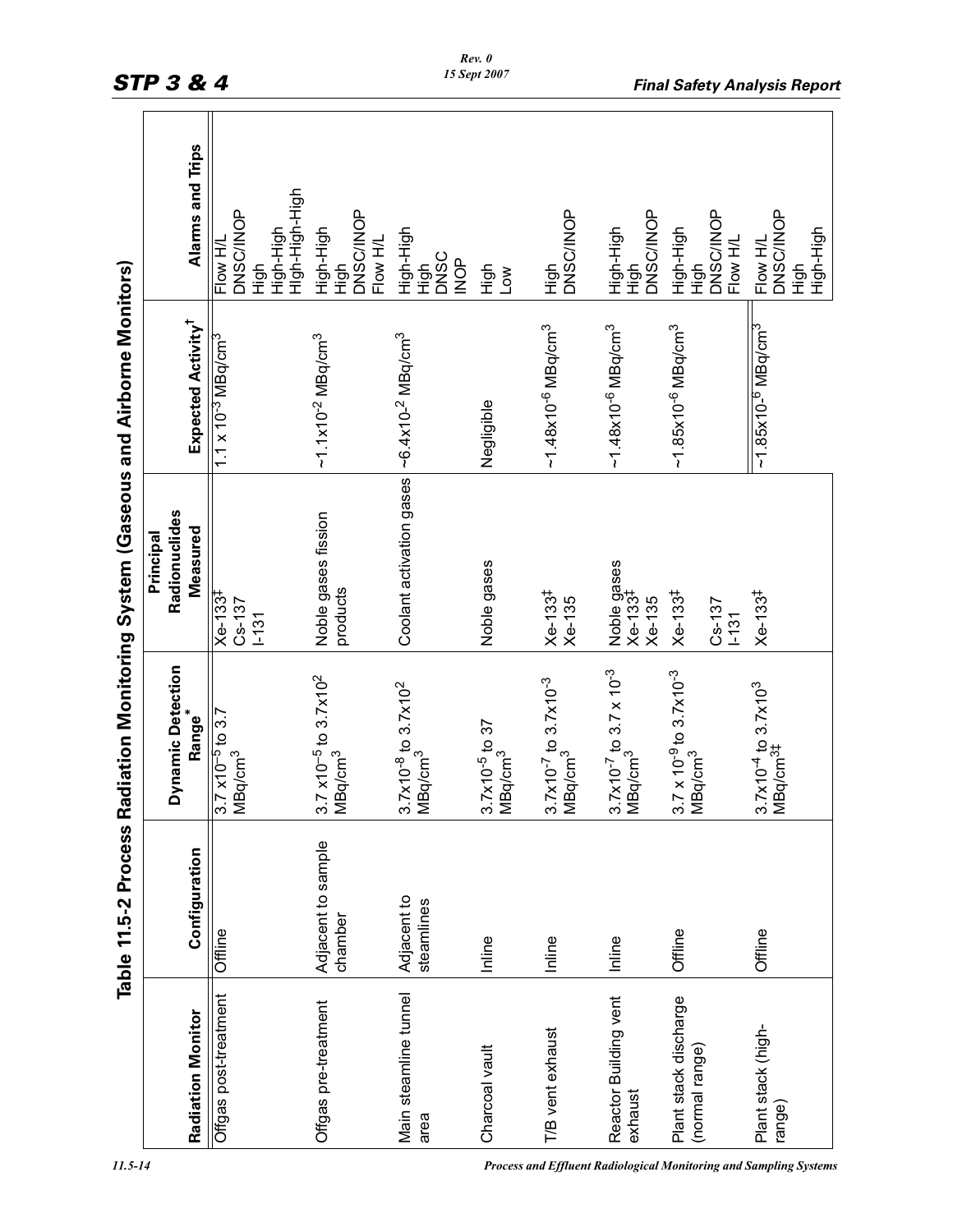|                                          | Table 11.5-2 Process Radiatio                                                                                    |                                                                                        | on Monitoring System (Gaseous and Airborne Monitors) (Continued)                                                                                           |                                                                   |                                        |
|------------------------------------------|------------------------------------------------------------------------------------------------------------------|----------------------------------------------------------------------------------------|------------------------------------------------------------------------------------------------------------------------------------------------------------|-------------------------------------------------------------------|----------------------------------------|
|                                          |                                                                                                                  |                                                                                        | Principal                                                                                                                                                  |                                                                   |                                        |
|                                          |                                                                                                                  | <b>Dynamic Detection</b>                                                               | Radionuclides                                                                                                                                              |                                                                   |                                        |
| <b>Radiation Monitor</b>                 | Configuration                                                                                                    | Range <sup>'</sup>                                                                     | Measured                                                                                                                                                   | Expected Activity <sup>1</sup>                                    | <b>Alarms and Trips</b>                |
| Radwaste Building<br>ventilation exhaust | Offline                                                                                                          | $3.7 \times 10^{-9}$ to $3.7 \times 10^{-3}$<br>MBq/cm <sup>3</sup>                    | $Xe-133†$                                                                                                                                                  | $\sim$ 3.7x10 <sup>-<math>\prime</math></sup> MBq/cm <sup>3</sup> | High-High                              |
|                                          |                                                                                                                  |                                                                                        | $Cs - 137$<br>131                                                                                                                                          |                                                                   | High<br>DNSC/INOP<br>Flow H/L          |
| Gland seal condenser                     | Offline                                                                                                          | $3.7x10^{-9}$ to $3.7x10^{-3}$                                                         | $Xe-133$                                                                                                                                                   | $-3.7x10^{-8}$ MBq/cm <sup>3</sup>                                | <b>DNSC/INOP</b><br>High-High          |
| exhaust discharge                        |                                                                                                                  | MBq/cm <sup>3</sup>                                                                    | $Cs - 137‡$<br>$-131$                                                                                                                                      |                                                                   | Flow H/L                               |
| Control Bldg. HVAC air<br>intake         | Inline                                                                                                           | $3.7 \times 10^{-7}$ to $3.7 \times 10^{-3}$<br>MBq/cm $^3$                            | $Xe-133^{\dagger}$                                                                                                                                         | Negligible                                                        | High<br>DNSC/INOP<br>High-High         |
| Treatment System<br>Standby Gas          | Offline                                                                                                          | $\frac{3.7 \times 10^{-9} \text{ to } 3.7 \times 10^{-3}}{\text{MBq/cm}^3}$            | Noble gases                                                                                                                                                | $~1.85x10^{5}$ MBq/cm <sup>3</sup>                                | High-High                              |
| exhaust                                  |                                                                                                                  |                                                                                        | $Cs - 137^{\ddagger}$<br>131                                                                                                                               |                                                                   | <b>DNSC/INOP</b><br>Flow H/L<br>동<br>고 |
|                                          | Inline                                                                                                           | $3.7x10^{-4}$ to $3.7x10^{3}$<br>MBq/cm <sup>3‡</sup>                                  | Noble gases                                                                                                                                                | $~1.85 \times 10^{-8}$ MBq/cm <sup>3</sup>                        | High-High<br>High<br>DNSC/INOP         |
| Fuel handling area<br>exhaust            | Inline                                                                                                           | $3.7$ x10 <sup>-5</sup> to $3.7$ x10 <sup>-1</sup><br>MBq/cm <sup>3</sup>              | Noble gases                                                                                                                                                | $-2.22x10^{-4}$ MBq/cm <sup>3</sup>                               | <b>DNSC/INOP</b><br>High-High<br>High  |
| ¥                                        | Expected activities are estimated and are based on existing plants.<br>Sensitivity based upon this radionuclide. | based on vendor supplied info (sensitivity of the monitor), these values are estimated | Dynamic Detection Range is calculated based on the radionuclides and the sensitivity of the radiation monitor to the radionuclides. As this calculation is |                                                                   |                                        |

*Process and Effluent Radiological Monitoring and Sampling Systems 11.5-15*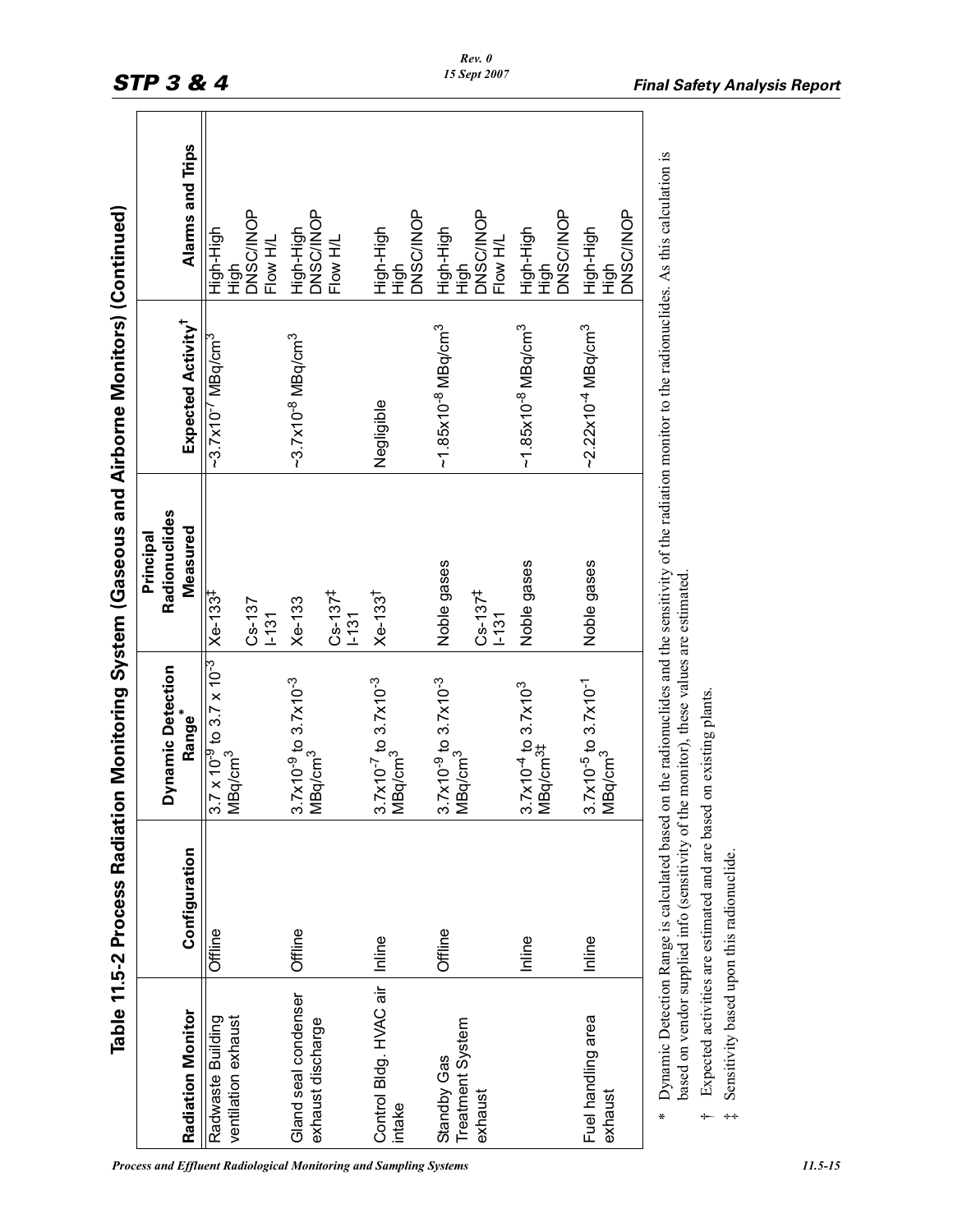|                                                                                                                                                                                                                                                         |               | Table 11.5-3 Process Radiation Monitoring System (Liquid Monitors) |                                        |                                              |                                       |
|---------------------------------------------------------------------------------------------------------------------------------------------------------------------------------------------------------------------------------------------------------|---------------|--------------------------------------------------------------------|----------------------------------------|----------------------------------------------|---------------------------------------|
| Radiation Monitor                                                                                                                                                                                                                                       | Configuration | <b>Dynamic Detection</b><br>Range                                  | Radionuclides<br>Measured<br>Principal | Expected Activity <sup>1</sup>               | Alarms & Trips                        |
| Radwaste liquid discharge                                                                                                                                                                                                                               | Offline       | $3.7x10^{-9}$ to $3.7x10^{-4}$<br>MBq/cm <sup>3</sup>              | $Cs - 137‡$<br>$C_0 - 60$              | $-3.7$ x10 <sup>-8</sup> MBq/cm <sup>3</sup> | DNSC/INOP<br>High/High<br>High        |
| Reactor Building cooling water<br>intersystem leakage                                                                                                                                                                                                   | Inline        | $3.7x10^{-7}$ to $3.7x10^{-2}$<br>MBq/cm <sup>3</sup>              | $Cs - 137*$<br>Co-60                   | $-2.22 \times 10^{-6}$ MBq/cm <sup>3</sup>   | <b>PONINOP</b><br>High                |
| Drywell sump drain liquid<br>discharge                                                                                                                                                                                                                  | Inline        | $3.7x10^{-4}$ to $3.7x10^{2}$<br>MBq/cm <sup>3</sup>               | Gross Gamma<br>$Cs - 137*$             | $~1.85 \times 10^{-3}$ MBq/cm <sup>3</sup>   | <b>DNSC/INOP</b><br>High-High<br>High |
| * Dynamic Detection Range is calculated based on the radionuclides and the sensitivity of the radiation monitor to the radionuclides. As this calculation is<br>based on vendor supplied info (sensitivity of the monitor), these values are estimated. |               |                                                                    |                                        |                                              |                                       |
| <sup>†</sup> Expected activities are estimated and are based                                                                                                                                                                                            |               | on existing plants.                                                |                                        |                                              |                                       |
| # Sensitivity based upon this radionuclide.                                                                                                                                                                                                             |               |                                                                    |                                        |                                              |                                       |
| DNSC-Downscale Indication                                                                                                                                                                                                                               |               |                                                                    |                                        |                                              |                                       |
| INOP-Monitor Inoperative                                                                                                                                                                                                                                |               |                                                                    |                                        |                                              |                                       |